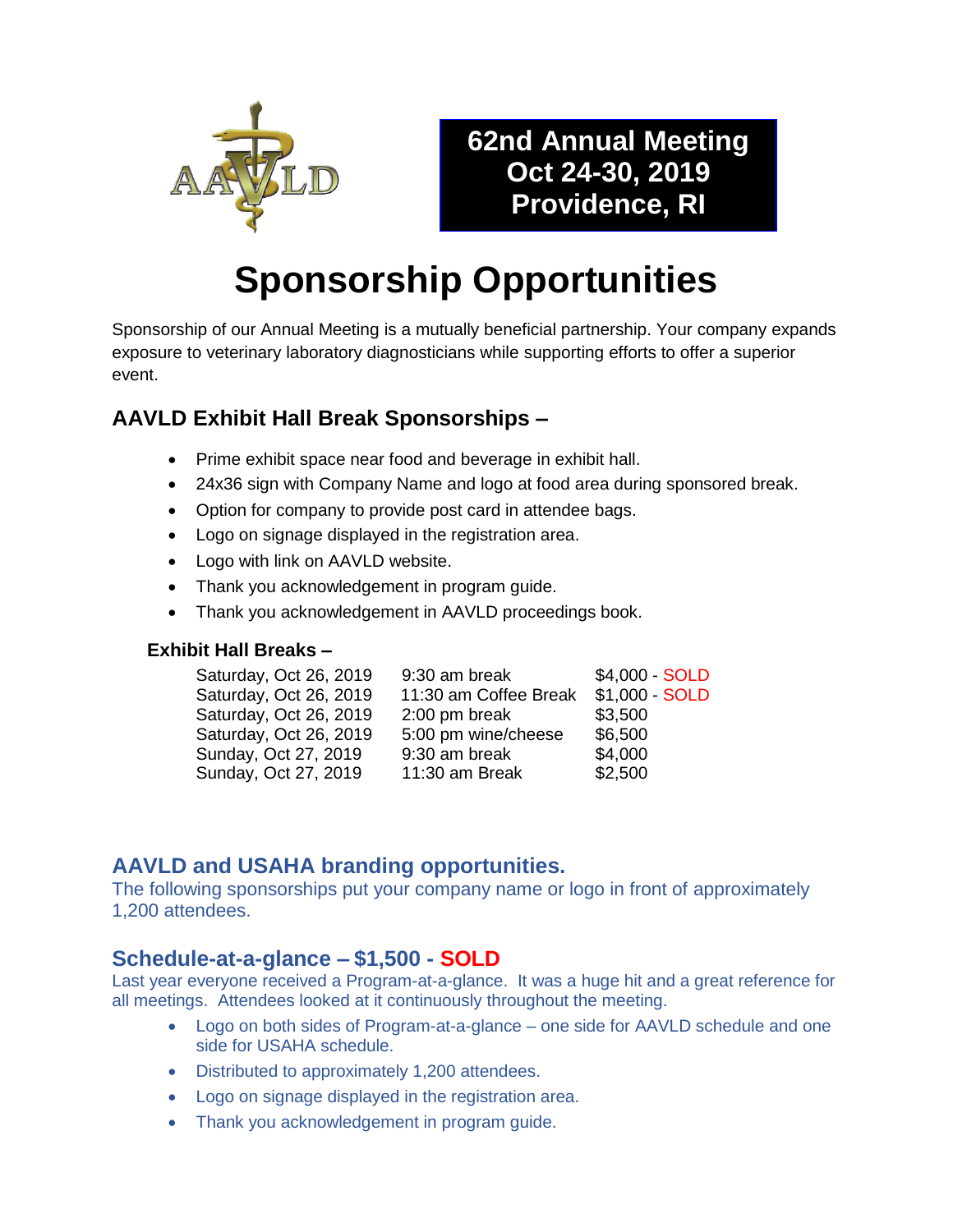#### **Lanyard Sponsorship – \$3,000 - SOLD**

- Lanyard with company name exclusively for AAVLD and USAHA attendees.
- Logo on signage displayed in the registration area.
- Logo and Link on AAVLD Website
- Thank you acknowledgement in program guide.

#### **Program Guide – \$2,800 - SOLD**

- Distributed to approximately 1,200 attendees.
- Sponsored by (company name) on front cover of guide.
- Logo on signage displayed in the registration area.
- Thank you acknowledgement in program guide.

#### **Registration Sponsor - \$1,000 (Open to 3 companies) – 3/3 SOLD**

Company can provide up to 1200 brochures or 5x7 postcards that will go in every attendee bag.

- Distributed to approximately 1,200 attendees.
- Logo on signage displayed in the registration area.
- Thank you acknowledgement in program guide.

# **AAVLD Networking Reception – \$10,000**

Start the conference with an advantage. A networking reception on Thursday, Oct 24 is a fantastic opportunity to meet attendees. Cocktails and hors d'oeuvres create a casual setting to greet and meet with attendees.

- Exclusive signage and display. AAVLD will provide 24x36 sign with Company Name and logo. Sponsor can provide larger one, and/or use floor stand banners.
- Representative(s) meet and greet attendees at the door and network with guests during reception.
- Sponsor may provide/distribute giveaways.
- Logo and sponsorship acknowledgement in newsletters leading up to conference.
- Option for company to provide post card in attendee bags.
- Booth placement priority.
- Logo on signage displayed in the registration area.
- Logo with link on AAVLD website.
- Thank you acknowledgement in program guide.
- Thank you acknowledgement in AAVLD proceedings book.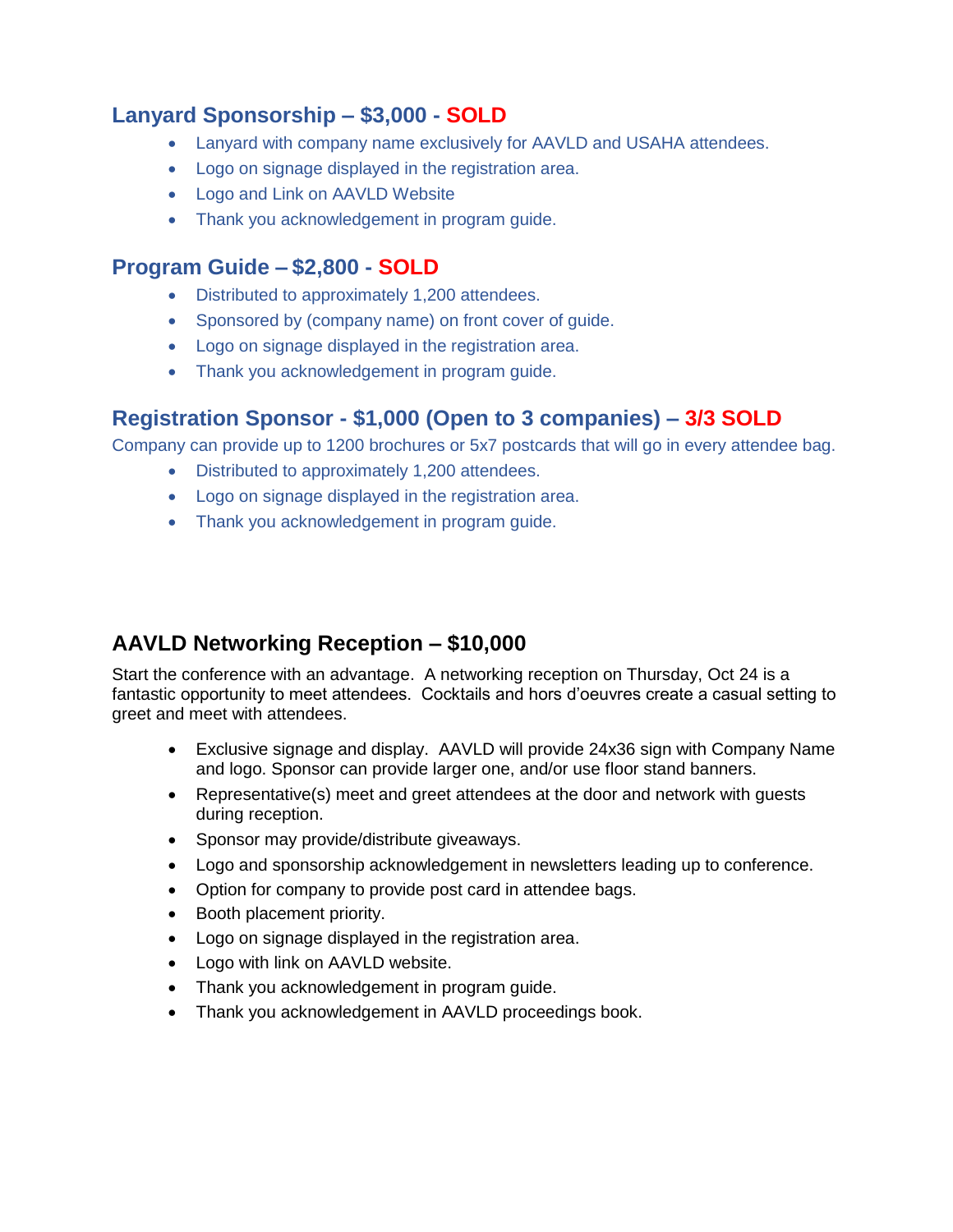# **AAVLD Meet-and-Greet Sponsorship - \$500**

- 8 foot table with chairs reserved for meeting with clients in a pre-function space with high foot traffic. This table will be available to you to meet with clients and provide marketing materials all day on Friday 10/25/19. It is encouraged to make appointments with clients prior to arrival to make the most of this opportunity.
- Logo and sponsorship acknowledged in newsletters leading up to the conference
- Logo on signage displayed in the registration area.
- Thank you acknowledgement in the program guide and AAVLD Proceedings book.

### **AAVLD Members-Only Email Marketing List - \$300**

For \$300, companies will be given 2 separate lists of AAVLD Member's emails and physical mailing addresses. The first list will contain those who have pre-registered for the meeting and will be distributed two weeks before the meeting starts. The second list will contain the information of those who registered on-site and will be distributed after the meeting once all the data can be collected and entered.

# **AAVLD Presentation Sponsorship: SATURDAY – \$5,000**

- Room provided for a 30 minute presentation for the following times:
	- Option 1: 3:30 pm-4:15 pm **SOLD**
	- Option 2: 5:00 pm-5:30 pm
	- Option 3: 6:00 pm-6:30 pm **SOLD**
	- Option 4: ADDITIONAL 6:00 pm-6:30 pm **SOLD**
	- Option 5: ADDITIONAL 6:00 pm-6:30 pm
	- Option 6: 7:00 pm-7:30 pm
	- Option 7: ADDITIONAL 7:00 pm-7:30 pm
	- Option 8: ADDITIONAL 7:00 pm-7:30 pm
- Presentation listed in Program Guide.
- Logo and sponsorship acknowledgement in newsletters leading up to conference.
- Option for company to provide post card in attendee bags to announce seminar.
- Booth placement priority.
- Logo on signage displayed in the registration area.
- Logo with link on AAVLD website.
- Thank you acknowledgement in program guide.
- Thank you acknowledgement in AAVLD proceedings book.

#### **USB drive – \$5,000 - SOLD**

AAVLD proceedings book is provided to attendees at the meeting on a USB drive.

- Logo on flash drives to AAVLD attendees.
- Option to upload a digital brochure to USB Drive